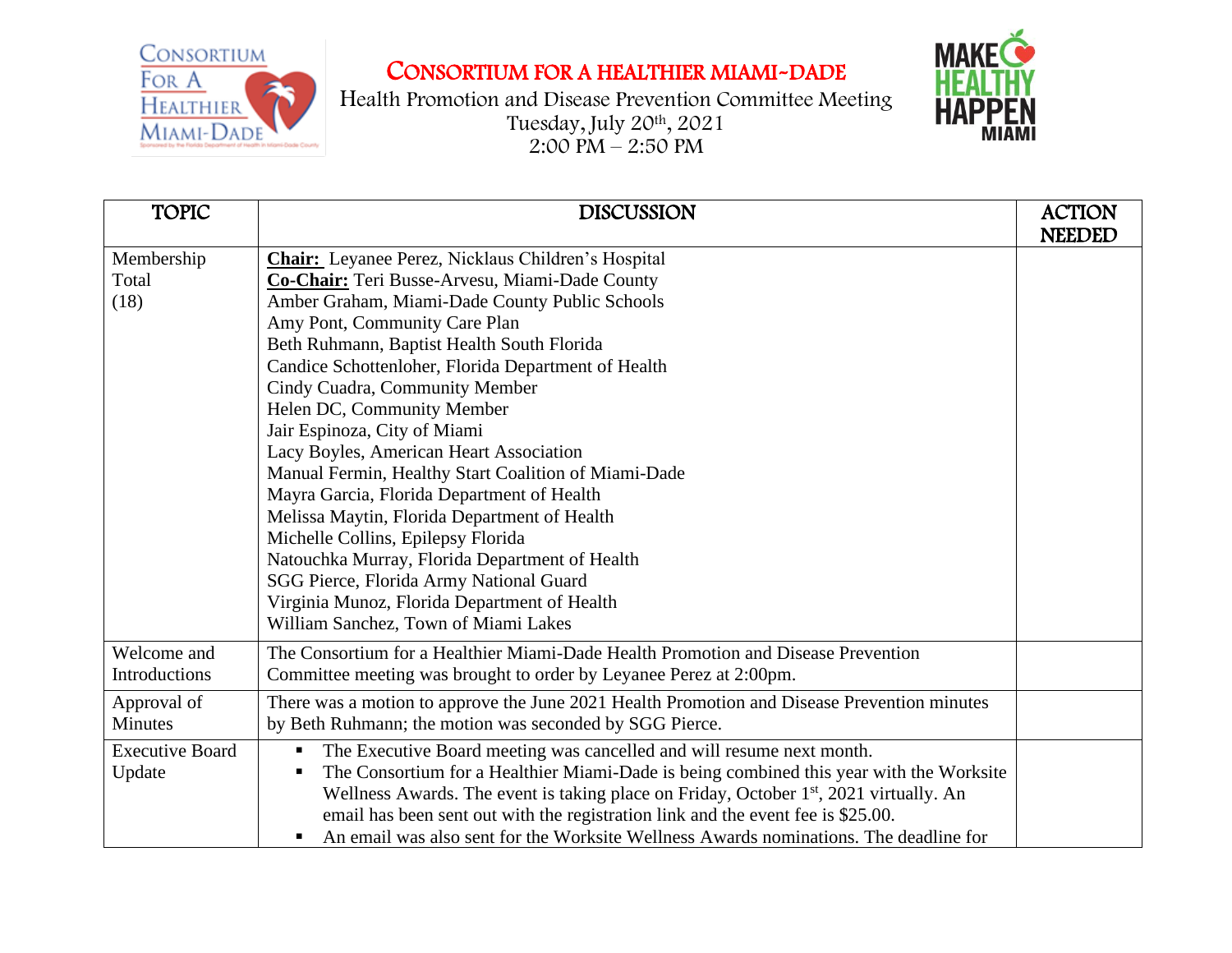

CONSORTIUM FOR A HEALTHIER MIAMI-DADE

Health Promotion and Disease Prevention Committee Meeting Tuesday, July 20th , 2021 2:00 PM – 2:50 PM



|                                           | the application was o June $16th$ , but they will be extending it to July $30th$ . An email with an<br>updated link will be sent out.                                                                                                                                                                                                                                                                                                                                                                                                                                                                                                                                                                                                                                                                                                                                                                                                                                                                                                                                                                                                                                                                                                                                                                                                                                                                                |
|-------------------------------------------|----------------------------------------------------------------------------------------------------------------------------------------------------------------------------------------------------------------------------------------------------------------------------------------------------------------------------------------------------------------------------------------------------------------------------------------------------------------------------------------------------------------------------------------------------------------------------------------------------------------------------------------------------------------------------------------------------------------------------------------------------------------------------------------------------------------------------------------------------------------------------------------------------------------------------------------------------------------------------------------------------------------------------------------------------------------------------------------------------------------------------------------------------------------------------------------------------------------------------------------------------------------------------------------------------------------------------------------------------------------------------------------------------------------------|
| Presentation                              | "Pregnancy and Beyond: A Social Media Toolkit" by Candice Schottenloher, MPH, CHES of<br>п.<br>the Florida Department of Health in Miami-Dade County                                                                                                                                                                                                                                                                                                                                                                                                                                                                                                                                                                                                                                                                                                                                                                                                                                                                                                                                                                                                                                                                                                                                                                                                                                                                 |
| Work Plan<br>Discussion                   | The monthly committee meeting for Tuesday, December 21st, 2021 is canceled.<br>п<br>By September 30, 2024 the committee will work to support the work of the Healthy Baby<br>Taskforce and Children's Issues Committee.<br>The committee learned more about the "Pregnancy & Beyond: A Social Media<br>$\circ$<br>Toolkit" (an initiative of the Healthy Baby Taskforce) through the presentation they<br>hosted this meeting.<br>By September 30, 2024 the committee will work to host an annual health fair for the<br>ш<br>community.<br>The committee discussed various ideas for their Annual Health Fair. Due to the<br>$\circ$<br>COVID-19 rates rising, the chair announced that the committee will not be having an<br>in-person event this year.<br>Like last year's Bounty of Health event, the committee will be having a 2-part event<br>$\circ$<br>consisting on a virtual educational component and a drive-thru health fair.<br>This year, there may be an opportunity have a select number of vendors present at the<br>$\circ$<br>event. Due to COVID19, the event will be limited to a select number of vendors. This<br>number will depend on the space available.<br>The committee proposed the date of Thursday, November 18 <sup>th</sup> , 2021 from 9am-12pm at<br>$\circ$<br>the West Perrine Health Center (located at: 18255 Homestead Ave. Miami, FL 33157).<br>More details to follow. |
| Recognition of<br>Improved<br>Performance | By September 30, 2020 the committee will work to identify local needs and services for<br>$\blacksquare$<br>mental health and HIV service gaps.<br>By September 30, 2024 the committee will work to support the Getting 2 Zero initiative.<br>o The committee addressed these indicators during the June's committee meeting.                                                                                                                                                                                                                                                                                                                                                                                                                                                                                                                                                                                                                                                                                                                                                                                                                                                                                                                                                                                                                                                                                        |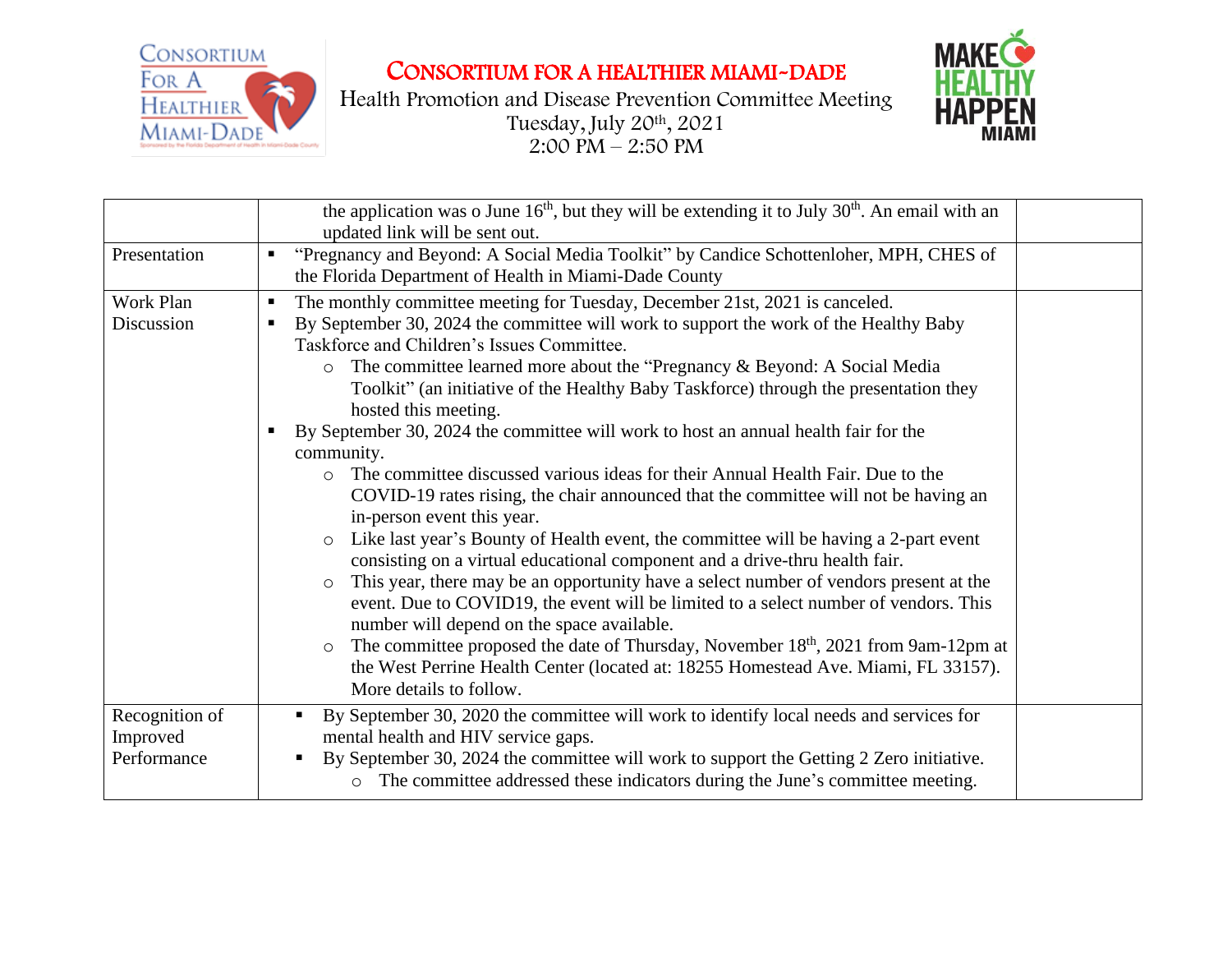

## CONSORTIUM FOR A HEALTHIER MIAMI-DADE

Health Promotion and Disease Prevention Committee Meeting Tuesday, July 20th , 2021 2:00 PM – 2:50 PM



| Partner Updates | The American Heart Association is working with the healthcare system to incorporate Fruit<br>and Vegetable Rx programs as well as bringing mobile sites. They will be launching the<br>program in September. They are currently partnering with UF/IFAS to provide nutrition<br>education & counseling, home gardening, and addressing mental health. If someone is<br>experiencing food insecurity, they are prescribed a Food & Vegetable Rx program. They<br>are working with local vendors that do mobile markets, where an individual could bring in<br>a prescription. If you are interested in this program, contact: lacy.boyles@heart.org.<br>Community Care Plan recently launched the Heart Community Resource Center. Currently<br>it is a virtual resource center. They have classes offered every week on a wide variety of<br>topics such as job training, safe sleep, nutrition). They are hoping to partner with<br>organizations to offer classes or to share resources. They have a resource section where<br>they share partner resources, videos, and educational tools. All these resources are free<br>regardless if you are insured by Community Care Plan or not. The website is:<br>https://www.ourheart.org/. If you are interested in partnering, please contact:<br>apont@ccpcares.org.<br>Epilepsy Florida is going back into the community and attending health fairs. If you are<br>having an event and would like to invite Epilepsy Florida to your event please contact<br>Michelle Collins at: mcollins@epilepsyfl.org. They are also planning for their walk in<br>November which will be in person. More details to follow.<br>Nicklaus Children's Hospital continues to monitor their patients for food insecurity. The<br>numbers have remained stable. The continue to provide a food gift card to help the<br>purchase healthy food at Publix. The program will be ending in August and will not be<br>renewed.<br>The Children's Issues Committee will meet again virtually on August 20 <sup>th</sup> at 10am via<br>п.<br>GoToMeeting. The Healthy Baby Taskforce meets on that same day at 12:30pm. If you are<br>interested in attending, please contact: Candice.Schottenloher@flhealth.gov.<br>The Healthy Happens Here webinar series continues hosting presentations. Last month,<br>they had Leyanee Perez present for National Dairy Month. The next webinar will be taking<br>place on August 26 <sup>th</sup> at 1pm and will have Baptist Health present on Mindful Eating. |  |
|-----------------|-------------------------------------------------------------------------------------------------------------------------------------------------------------------------------------------------------------------------------------------------------------------------------------------------------------------------------------------------------------------------------------------------------------------------------------------------------------------------------------------------------------------------------------------------------------------------------------------------------------------------------------------------------------------------------------------------------------------------------------------------------------------------------------------------------------------------------------------------------------------------------------------------------------------------------------------------------------------------------------------------------------------------------------------------------------------------------------------------------------------------------------------------------------------------------------------------------------------------------------------------------------------------------------------------------------------------------------------------------------------------------------------------------------------------------------------------------------------------------------------------------------------------------------------------------------------------------------------------------------------------------------------------------------------------------------------------------------------------------------------------------------------------------------------------------------------------------------------------------------------------------------------------------------------------------------------------------------------------------------------------------------------------------------------------------------------------------------------------------------------------------------------------------------------------------------------------------------------------------------------------------------------------------------------------------------------------------------------------------------------------------------------------------------------------------------------------------------------------------------------------------------------------------------|--|
|                 | The next meeting will be held on Tuesday, August 17th, 2021 virtually. The meeting was                                                                                                                                                                                                                                                                                                                                                                                                                                                                                                                                                                                                                                                                                                                                                                                                                                                                                                                                                                                                                                                                                                                                                                                                                                                                                                                                                                                                                                                                                                                                                                                                                                                                                                                                                                                                                                                                                                                                                                                                                                                                                                                                                                                                                                                                                                                                                                                                                                              |  |
|                 |                                                                                                                                                                                                                                                                                                                                                                                                                                                                                                                                                                                                                                                                                                                                                                                                                                                                                                                                                                                                                                                                                                                                                                                                                                                                                                                                                                                                                                                                                                                                                                                                                                                                                                                                                                                                                                                                                                                                                                                                                                                                                                                                                                                                                                                                                                                                                                                                                                                                                                                                     |  |